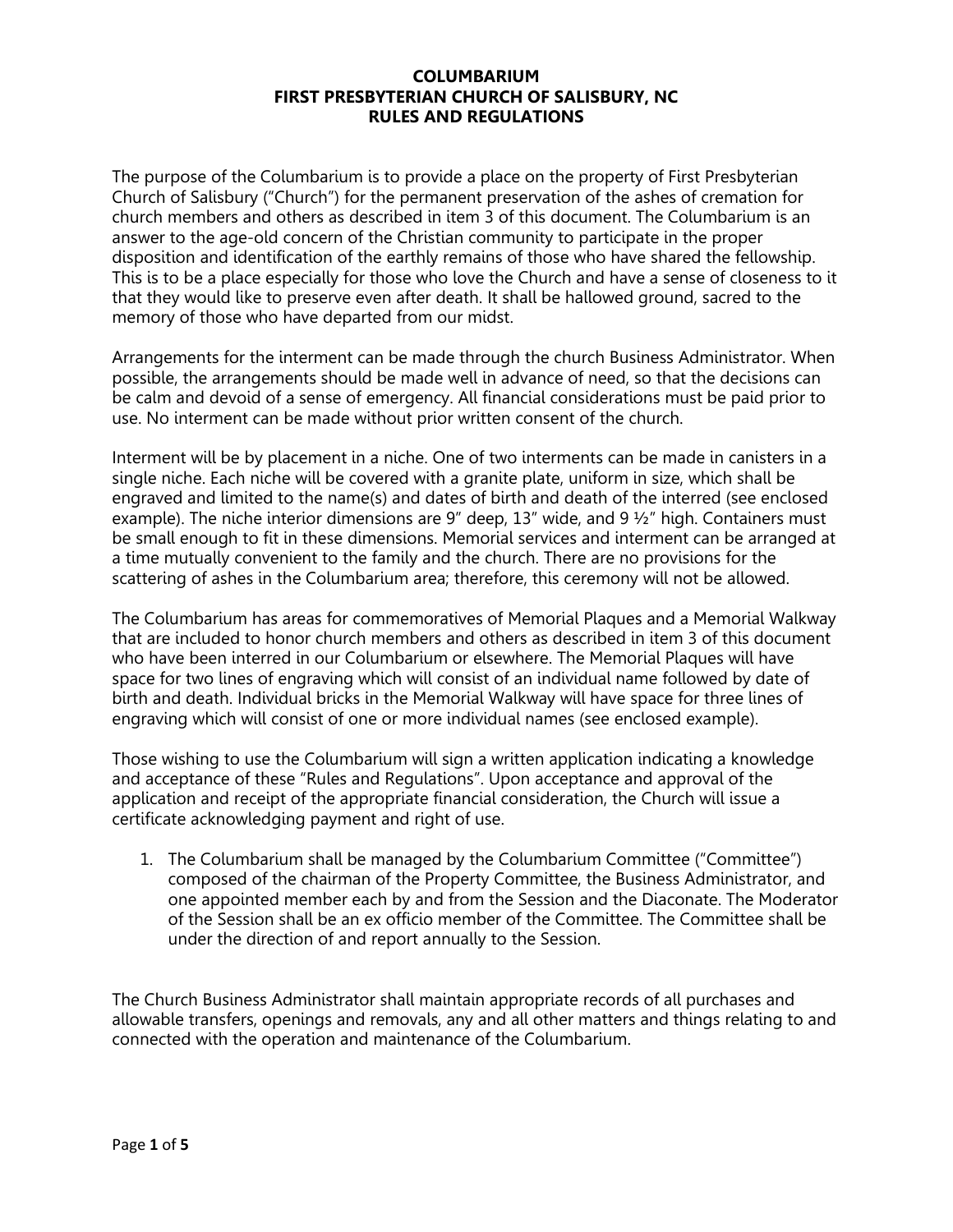## **COLUMBARIUM FIRST PRESBYTERIAN CHURCH OF SALISBURY, NC RULES AND REGULATIONS**

- 2. Withdrawals from the Columbarium account for other than normal maintenance and repair shall be made only upon approval of the Committee. All records and books of account for the Columbarium Fund shall be subject to audit as are other accounts and funds of the Church.
- 3. Certificates of Purchase for interment and commemoratives will be issued only to members of the Church, their spouses and children. Other applications can be considered by the Committee, and, if recommended, forwarded to the Session for approval.

A Certificate of Purchase shall not be issued until the purchase price is paid in full and the purchaser has agreed to abide by the Rules and Regulations.

The Church Business Administrator shall receive applications for purchase of Columbarium niches and commemoratives on a first come-first served basis. Applications shall be completed in writing on a form approved by the Committee. It shall be the duty of the Business Administrator, in consultation with the Committee, to determine that applications for purchase are in proper order and that applicants are eligible persons. The exact location of an interment and each memorial plaque and memorial brick will be recorded on a Master Grid of the area. Since the area is not a cemetery, no parcels of land will be sold and no deeds will be issued. In the event that no interment shall have occurred within ten years after the death of the person to whom the Certificate has been issued, the Session may terminate that Certificate, with written notice, unless a spouse or lineal descendent shall have advised the Session in writing of an intention to have the remains interred in the space.

The purchaser upon written notification may surrender an unused niche back to the church. A refund will be issued for the purchase amount less a \$500.00 administrative fee. Payments made for yet to be engraved memorial plaques and memorial bricks will be refunded in full.

It shall be the responsibility of the purchaser to keep the church advised of their current mailing address as well as that of the person(s) for whom the niche is reserved and their next of kin. The purchaser would normally be the individual that the church would contact for any reason.

4. The persons arranging for each interment shall supply a container acceptable to the Committee and containing the cremated remains. A plastic container is considered the minimum acceptable standard.

The cost of cremation and any attendant cost and expense shall be the responsibility of and shall be paid by the person or persons at whose direction ashes are interred in the Columbarium.

5. A niche may be opened and the cremains removed only for good cause as determined by a majority vote of the Committee. Any expense will be borne by those requesting such action. All such openings and removals shall be fully documented with the church being released from any and all further responsibility.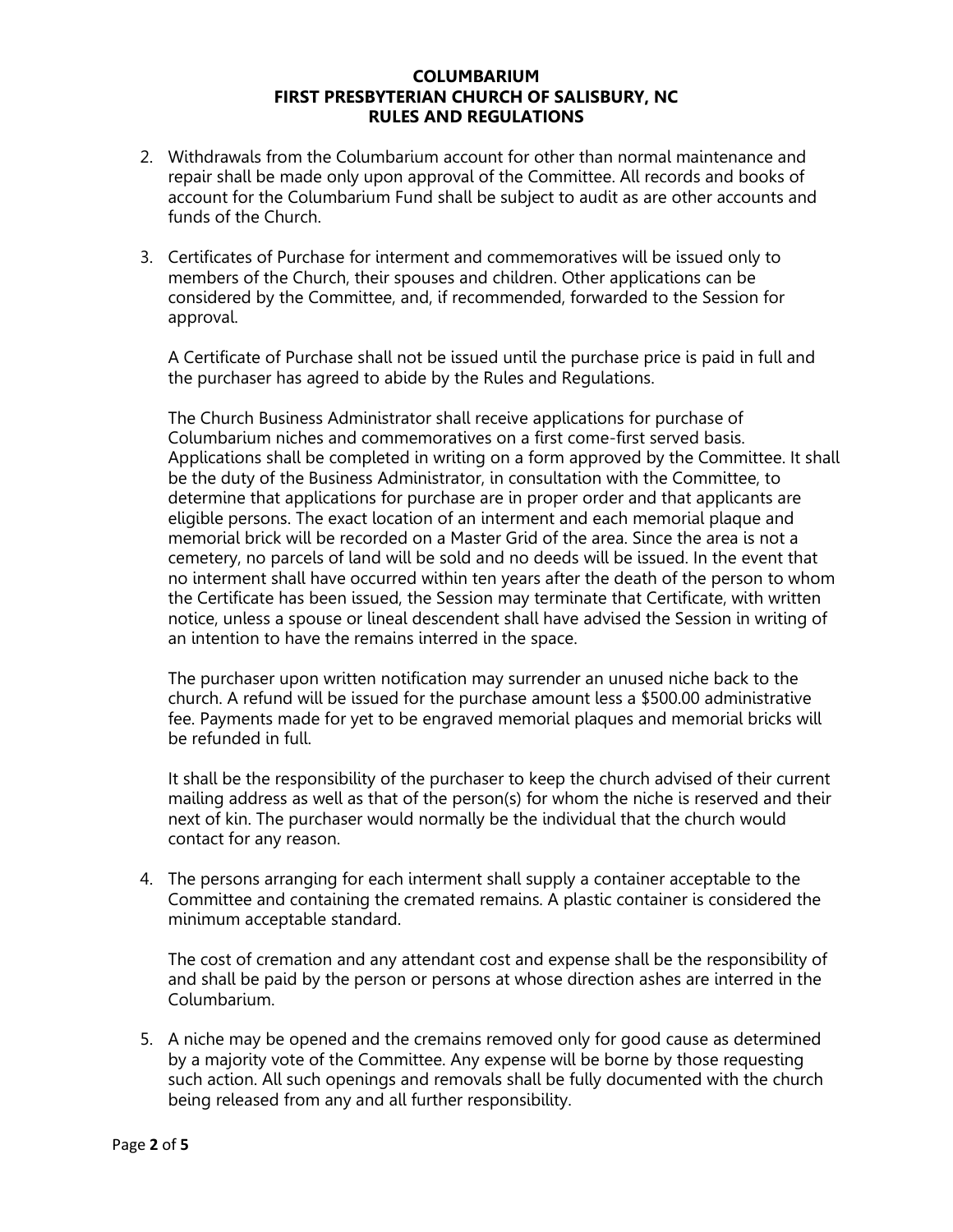## **COLUMBARIUM FIRST PRESBYTERIAN CHURCH OF SALISBURY, NC RULES AND REGULATIONS**

A request by individuals to remove cremains will only be accepted by executing a Withdrawal Agreement satisfactory to the Columbarium Committee.

- 6. No certificate of Purchase shall be transferred by purchase, by gift, by will, intestate succession or otherwise, except upon a majority vote of the Committee. The Business Administrator of the Church shall document consent, if given, with appropriate restrictions written on the face of each Certificate. In the event of any unauthorized transfer, the Certificate of Purchase shall become null and void and the niche and/or commemorative shall revert to the church. The purchase price shall be refunded, less the administration fee.
- 7. Only an ordained minister serving the Church, or an ordained minister approved by the Committee, shall be authorized to place or to oversee the placement of the remains of any person in the Columbarium niche. The interment shall be at the convenience of the Minister and the family of the deceased.
- 8. No interment shall be allowed without the permission of the holder of the Certificate of Purchase except when such holder has died and his or her ashes are to be interred.
- 9. No flowers, flags, decorations, or any other memorabilia will be permitted inside the Columbarium except during the interment service.
- 10. All holders of Certificates of Purchase of Exclusive Rights of Interment and Commemoratives shall be subject to the Columbarium Rules and Regulations, and any amendments.
- 11. Amendments to these Rules and Regulations may be made only upon recommendation of the Committee and approval by the Session of the Church.
- 12. Any and all matters arising in connection with the operation and maintenance of the Columbarium not covered in the Rules and Regulations on the Certificate of Purchase issued shall be determined solely by the Session upon the recommendation of the Committee.

The Columbarium committee will manage the facility to the best of its ability and will not be responsible for any damage or injury to the Columbarium and its contents, except as caused by its gross negligence.

> First Presbyterian Church of Salisbury Passed by Session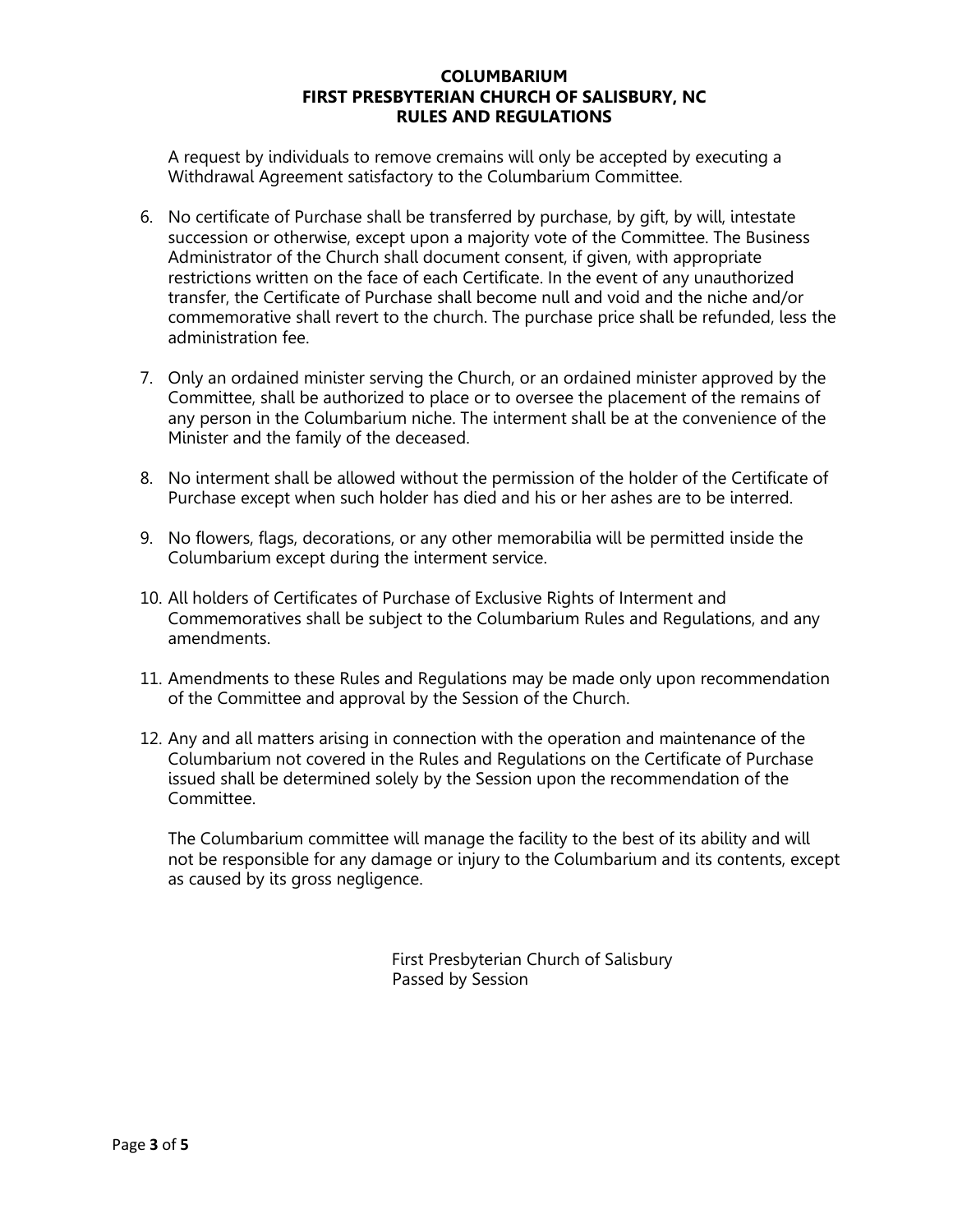## **COLUMBARIUM FIRST PRESBYTERIAN CHURHCH OF SALISBURY, NC**

Application Sequence (For internal use only)

- 1. When an applicant or applicant's representative approaches any staff or church member, they are to be referred to the Business Administrator (BA).
- 2. The BA gives the applicant an "Application for Use" form along with a copy of the Rules and Regulations.
- 3. The completed form is returned to the BA along with the appropriate funds.
- 4. If the applicant meets the requirements of paragraph 3 of the Rules and Regulations, the BA will issue the appropriate Certificate(s) of Purchase.
- 5. If the eligibility of the applicant is in question, the "Application for Use" form shall be forwarded to the Columbarium Committee for consideration.
- 6. The appropriate Certificates of Purchase will be issued or the application rejected depending on the decision of the Committee.
- 7. An approved application will be immediately recorded on the master grid, establishing the location of the purchased niche and/or memorial.